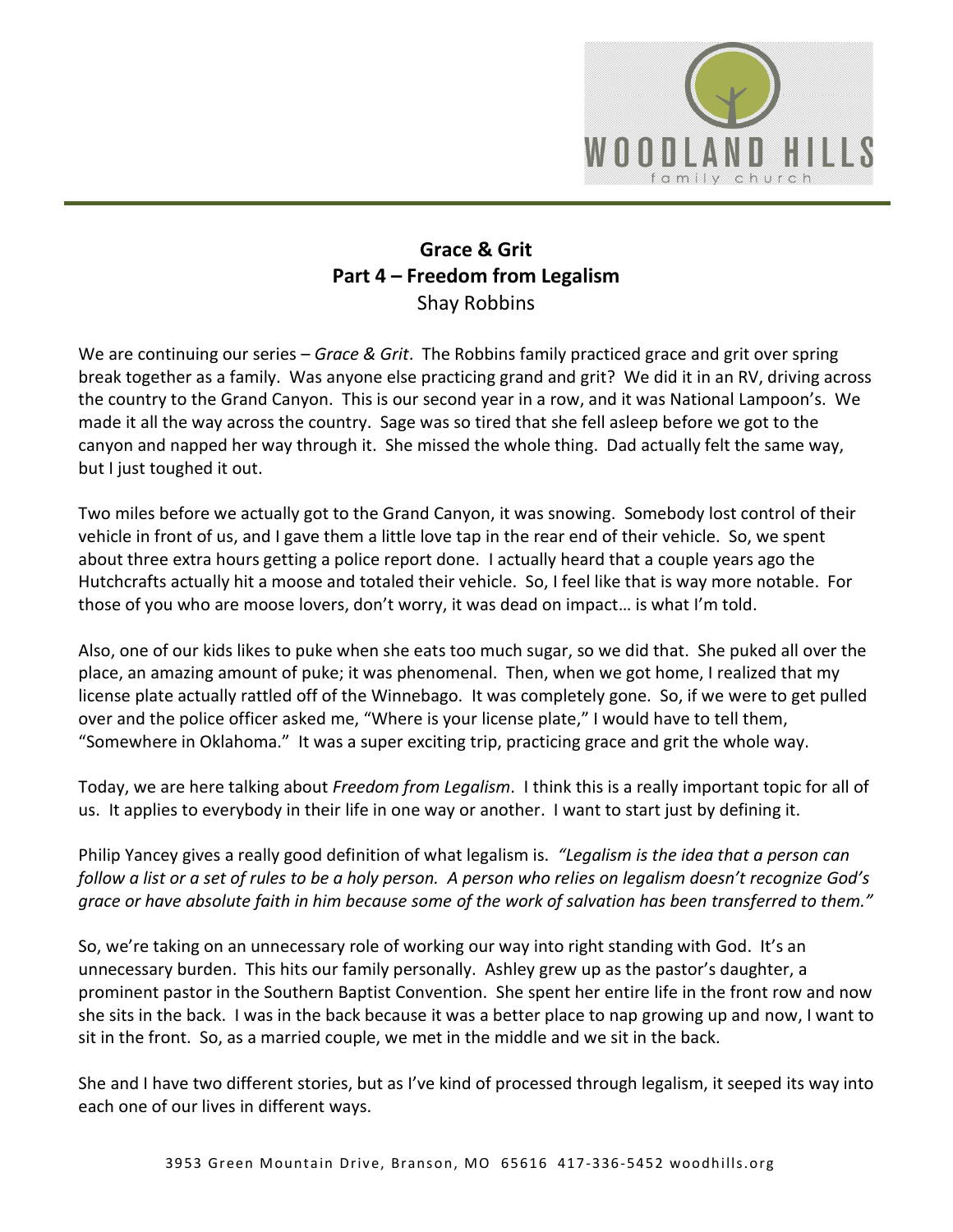Last night, she prayed for me and this opportunity to teach the Bible with you. She prayed that God would give me a shepherd's heart. That's really the approach that I want to take. I want to come to the church body with a pastoral approach to a really important topic that's relevant to all of us. It was also relevant to Jesus. In Matthew 23, for almost the entire chapter, he gives a scathing rebuke of the Pharisees, the religious leaders of the day. He goes off on them.

Before I read this passage, I want to give you an analogy that I think will kind of help us understand the kind of burden we're talking about. Right now is actually one of my favorite times of the year. There is a world-wide fitness competition taking place called the CrossFit Open. So, we're in the middle of it. It's a five-week competition and there are actually hundreds of thousands of people participating from all around the country. One of the work outs that is famous in the CrossFit community is called the Murph. The Murph is actually named after Navy Seal Lieutenant Michael Murphy. He was killed in battle in Afghanistan. Many of you guys have probably heard or read his story from the book and the movie called *Lone Survivor*. At his funeral, he was awarded the Congressional Medal of Honor for acts of valor. The CrossFit community is taking one of the workouts that he did on a regular basis and they've dubbed it The Murph.

The Murph is where you run one mile, then you do 100 pullups, 200 pushups, 300 air squats, and then you run another mile. So, the first mile is kind of a warm up and then you do the calisthenics, and the blood is just pumping through you body. And then the last mile is basically excruciation; it's like death on wheels. So, if that's not bad enough… I've done that several times over the years and it is a brutal workout, but that's not it. The actual correct version was done by Murph in body armor. So, the CrossFit community will take a 20-pound weighted vest and strap it to their body and do the Murph. I mean 100 pullups alone is a lot. But you strap this body armor on and as you do the work out… Even to step away like if you're in between reps of pushups or pullups… To step away and try to recover is so hard because the vest is squeezing down. It's an added burden that's weighing down on your chest. It makes hard to recover, hard to rest, hard to breath.

A lot of us who are suffering or dealing with legalism of faith, we're carrying around this kind of a burden. Legalism makes it hard to breath. Here's what Jesus said. This is just an excerpt from Matthew *23. Jesus spoke to the crowds and to his disciples. 2 "The teachers of the law and the Pharisees…"* So, these are religious leaders of his day. *"…sit in Moses' seat," he said.* That wasn't necessarily a bad thing. In other words, they are saying Moses was the leader of Israel, Moses has passed on and they've stepped up in that leadership role. That's not a bad thing.

*3 "So you must be careful to do everything they say."* In other words, as they show you the way of faith, you can follow them. "*But don't do what they do. They don't practice what they preach."* This is what we all hate. It's hypocrisy. *4 "They tie up heavy loads that are hard to carry. Then they put them on other people's shoulders. But they themselves aren't willing to lift a finger to move them. 5 Everything they do is done for others to see."* Do y'all see that? So, physically, this burden makes it hard to breath, but spiritually speaking, when we're talking about legalism, legalism is putting a burden on you where it makes it hard to breath.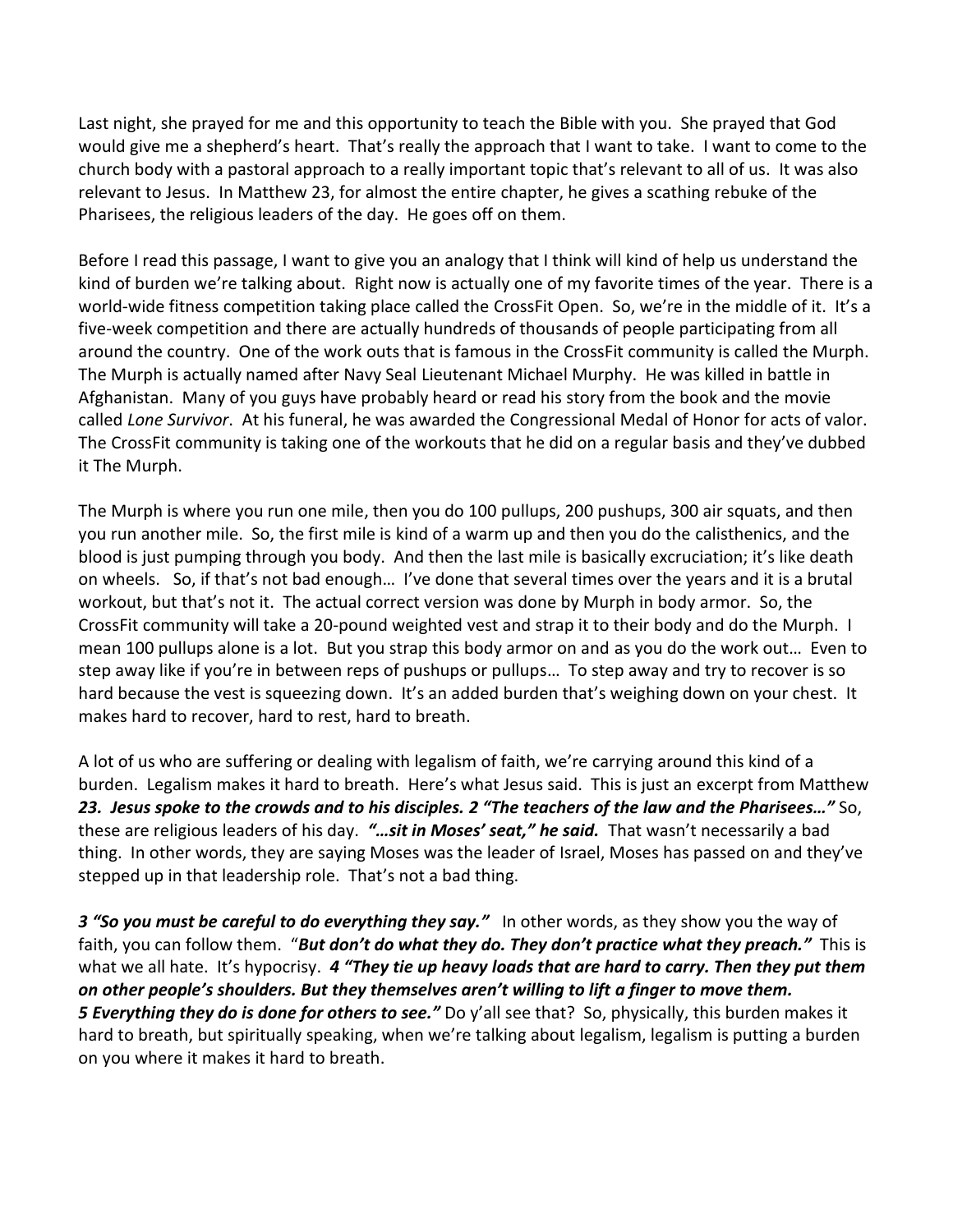Today, I want to talk about that because some of it is imposed by our environment and then other parts of it are self-imposed. Why do we do that to people and why do we do that to ourselves? I think part of it is our human nature. Earning is a default setting for mankind. In fact, many of us spend our entire lifetime earning. We work to earn, so we're conditioned to earn. I have a long list. We earn money, respect, applause, promotion, acceptance, and any other number of things. That's part of being a human being as we work to earn.

The problem is that we take that concept and apply it to our faith. Here's what Jesus said in response to that. He says, *28 "Come to me, all of you who are weary and carry heavy burdens, and I will give you rest. 29 Take my yoke upon you. Let me teach you, because I am humble and gentle at heart, and you will find rest for your souls. 30 For my yoke is easy to bear, and the burden I give you is light."*

Let me ask you this. How does that narrative fit in your personal life story? The difference between working, earning, and carrying extra burden versus finding rest and comfort in Christ. How does that fit in your story? For me, as I was kind of personalizing this and just thinking through it, God gave me kind of a word picture. I was in this spring break mode, but I was thinking about myself as a young man. The way that I looked at sin, it was enticing to me. I just picture spring break. There's nothing wrong with spring break. It's what you do on spring break that is the problem.

My view, my rose-colored glasses of a pleasure-filled lifestyle was like sitting out on the beach with the sunshine, nothing to worry about, a drink in my hands, surrounded by beautiful people, and it was all good, rosy. That's the way I wanted to live my life. The problem is that when the sunsets, darkness eclipses, and I found myself out on that beach alone and the sand was sinking all around me. What formerly was so enticing and tasted and felt and looked so good was beginning to swallow me up and press on me from all sides. It became hard to breath.

So, what did I do? I started to dig my way out. I dug and I dug and I dug, and the more that I struggled, the more that I sank. I didn't know it at the time, but I was trying to clean myself up. I was trying to work my way into being in favor with God. That never works. It doesn't matter what your sin struggle is, sin is sinking sand and the more that you struggle, the more that you sink.

So, after struggling and trying to get myself out of that situation, what I finally realized was that Jesus was there, extending a hand. The hand was always there, but I was too busy struggling. I finally reached out and took hold of his hand and he pulled me up out of that which I couldn't remove myself from. He dusted off my shoulders and he allowed me to enter his rest.

Now matter where you're at in your faith journey, you can find yourself in that same sinking sand. The beauty of all of it is there's only one way to get out. And that one way is always available. No matter where you're at in your faith journey, no matter how old you are, no matter how bad you messed up, Jesus wants to grab your hand and pull you out.

So, what I want to do right now, as a church body, is I want to take a step back and look at the different ways that legalism can find its way into our life. My hope is that if we educate our selves and we get a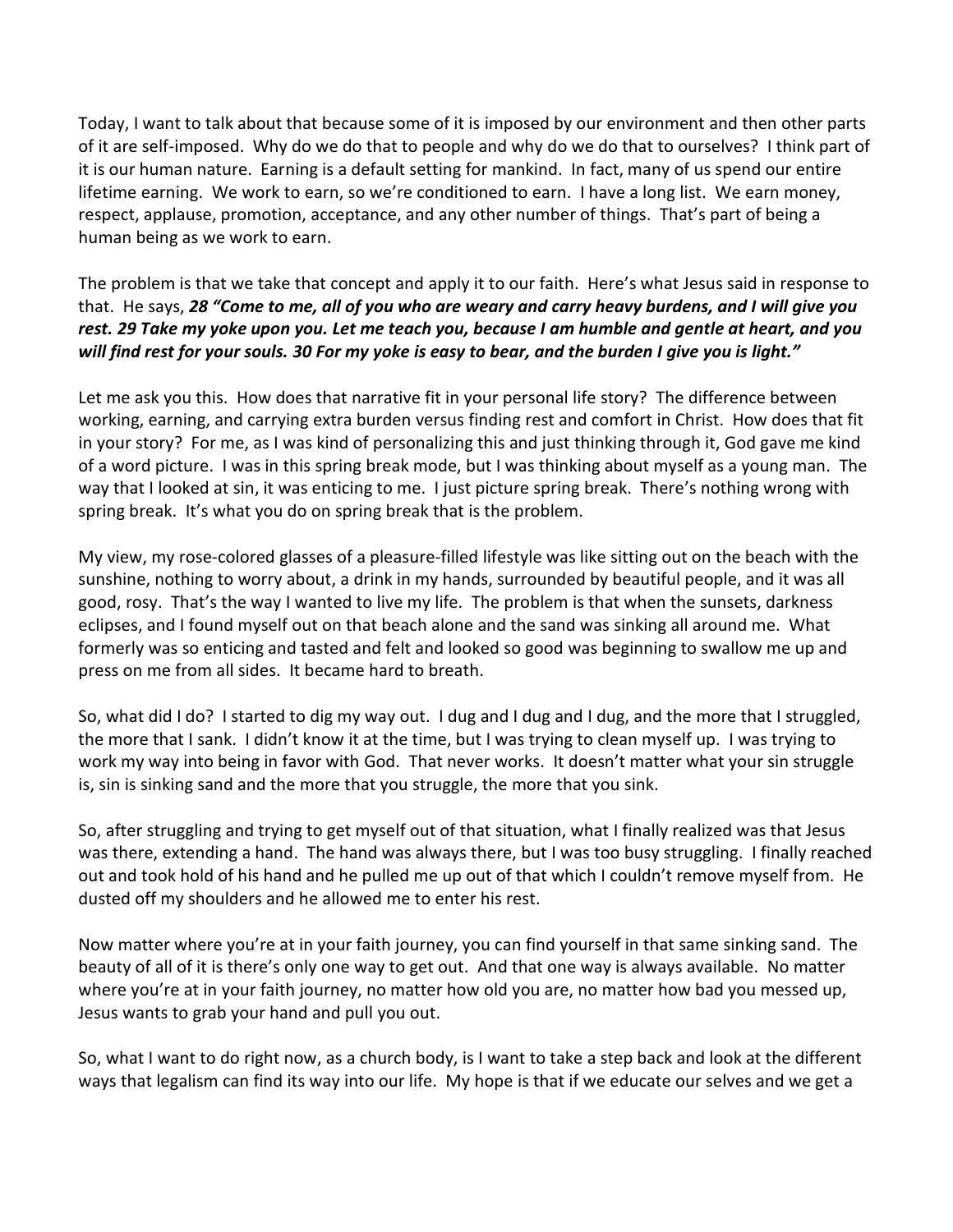fresh perspective of some of these threats, then we can take some time to be introspective and hopefully grow to a healthier place together as a church.

I was talking with Ted on the phone, and he said there are many faces of legalism. I think that's a great way to put it. I've got three categories and they kind of bleed together, but they help me understand how legalism works its way into my life.

## **1. Focusing on Religion more than Relationship**.

- a. Traditions
- b. Generational Family Expectations
- c. Cultural dos and don'ts
- d. Liturgy

These are all things that are kind of like atmospheres that you find yourself in. A cultural atmosphere that influences you.

**Traditions –** You guys hear this at Woodland Hills all the time. We take tradition, reason, experience, and emotion and we pay attention to them, we honor them, we think they are important, but we never put them in the driver's seat. We put God's Word in the driver's seat, and we put the others in the bus together. But they have to be in the right place. When tradition becomes more important than relationship, we find ourselves in a religion of dos and don'ts.

**Generational Family Expectations –** This is a huge one. Everybody in here grew up in a different household and a different church environment. That spiritual atmosphere has affected you. In some cases, it has become very much a **faith of dos and don'ts** which transfers from a relationship to a religion.

**Liturgy –** These are just customs within churches or families that you do over and over again, and the more you do them, the more they become important. And the more important they become, they begin to find their way to an unhealthy role in our life.

All of these things are often socially imposed burdens. In other words, these are things that you need to be aware of in what's around us and who is influencing us, so that we're on guard against legalism forcing its way into my life.

## **2. Following rules without a surrendered heart.**

**a. Going through the motions –** Just thinking through our church body, I think a lot of times about teenagers. You're growing up in a spiritual atmosphere that, in some ways, is imposed on you. But your faith will never become your own until you take responsibility for it, until it becomes a part of a relationship that you have with God. And until we get to that point, teenagers just find themselves going through the motions and often become very apathetic about their faith. The key to step out of that apathy is to take ownership.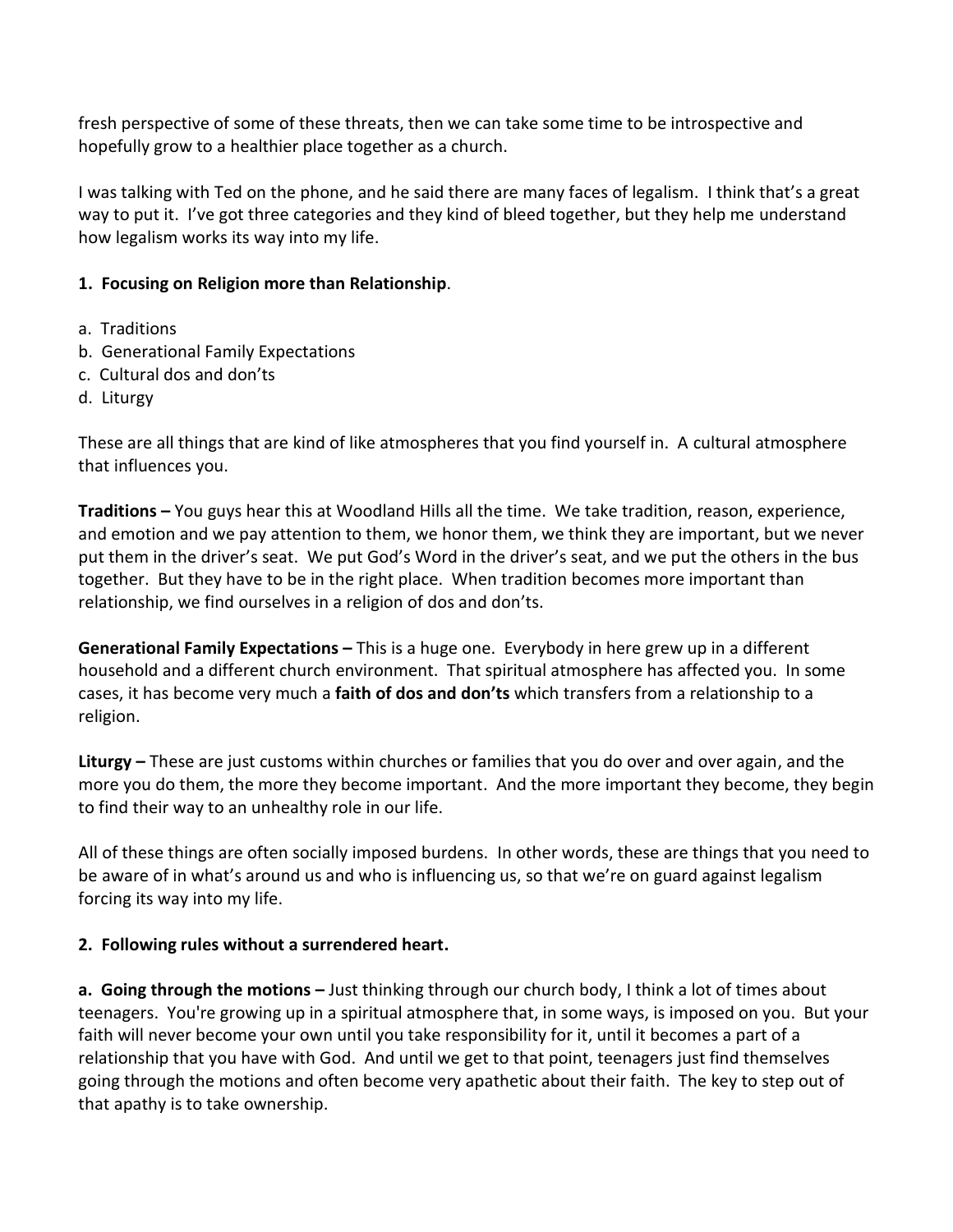**b. Being a "nice guy," a nice girl," or good people" –** I think a lot the boomers in this one. My grandparents, we grew up in the Midwest, farm families on both sides. The men in our family didn't cry, didn't show weakness or emotion, and they didn't talk about God. My family is filled with really good people, but that is legalism. Really and truly, if we are just trying to be a good person and that's the ultimate goal, we become legalistic. I think a question I want to ask you is: if you find yourself going to church on a regular basis, but unable to talk about your faith with people and most specifically with the people you love the most, this is you.

I realize that after decades of growing up and living this way, this would be a very hard thing to break out of. I just want to challenge you. It's not too late to break out of a pattern of legalism. In fact, we've got some amazing care pastors on our staff, Rex and Don, and that's a great, safe place for you to go and process through. The thing is, they are old just like you, and they can relate. We talked with them earlier today. For both of those men, their story is growing up in a church that was full of legalism and having broken free from it. They have a heart to minister to people who are struggling with it too. They want to help you.

**c. Taking on the burden of self-righteousness (less subtle approach)** – When you take on the burden of self-righteousness... In this one, I think about a lot of moms. They moms that feel like they have to be everything to their family, everything to their community and the things they are involved in. They have to be everything on social media. A lot of times, it's from social pressures and pressures growing up where they feel the need to have it all together – perfectionism. That's just another from of legalism and it's a trap. This is often a self-imposed burden. It's super important to know, "Hey, this is on me, like I get to take responsibility for this."

**d. Adding human rules to God's rules and treating them as divine –** R.C. Sproul helped me kind of understand this concept. He said, "*The most common and deadly form of legalism is when we add our own rules to God's law and treat them as divine… We have no right to heap up restrictions on people where He has no stated restriction."*

Often times, we add human rules to God's rules and then we begin to treat them as divine. Sadly, this is a burden that we impose on other people. I think of the leaders out there: business leaders, influencers, moms and dads who are leading families. This is something that we've got to take inventory of in our life. How am I influencing the people in my life?

I have a question specifically to the moms and dads. Is your home rigid or is it restful? Some of you, your kiddos have come and gone. Was your home rigid or was it restful? Many times, when we have a rigid home, our kids go off and they reject the faith to various degrees. I want to encourage you today. If you look back and you feel like *wow, our home was legalistic. It was too rigid*. There's hope there for you. And the process that we need to walk through is to go to those that we love, our kiddos, and take ownership of it and confess it. "God has opened my eyes. I recognize that x, y, and z was me just pressing and forcing morality on you or forcing religiousness on you." Take owner ship and then ask for forgiveness.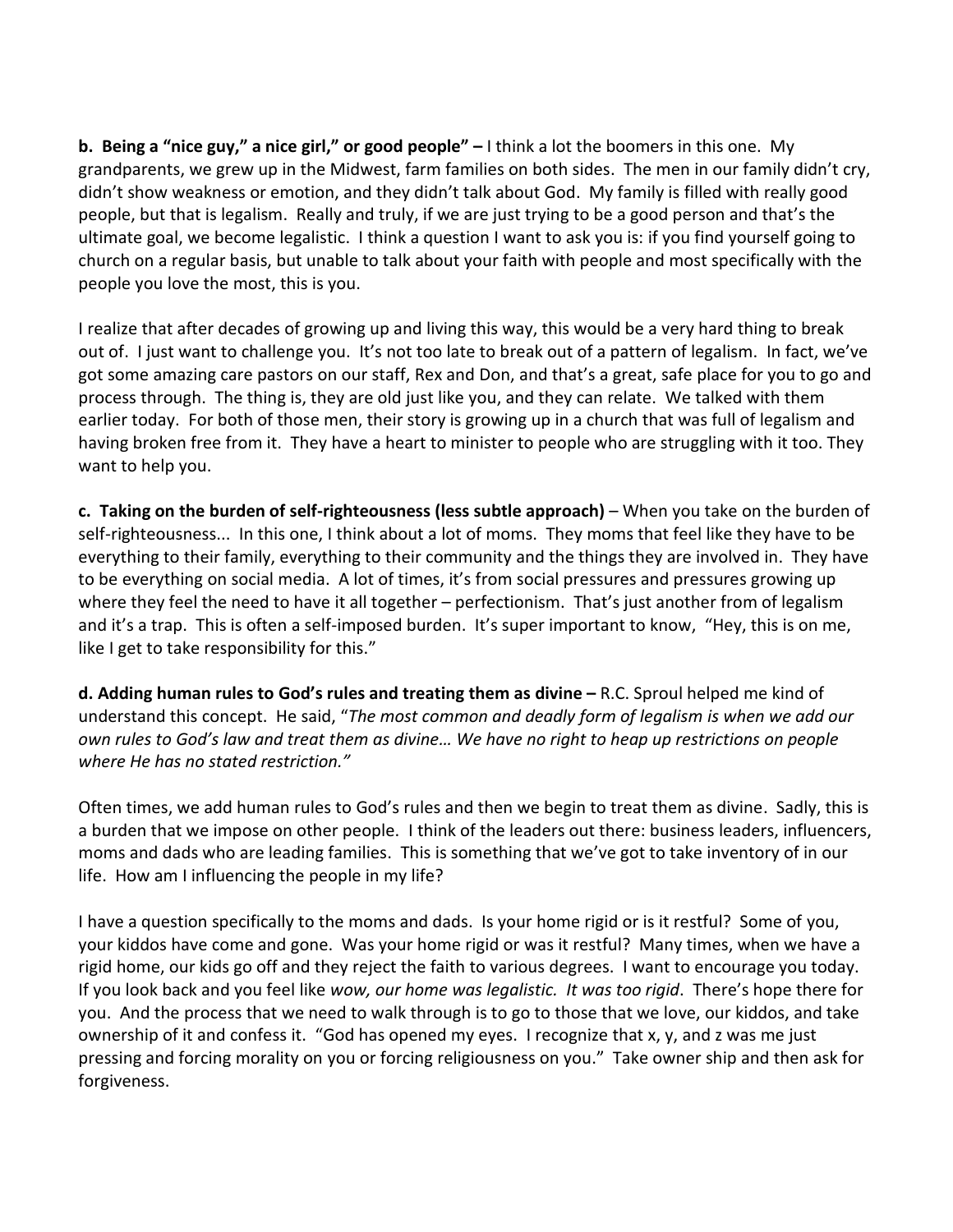And there is great hope both for parents and kids in Ephesians 4. *32 Be kind and compassionate to one another, forgiving each other, just as in Christ God forgave you.* We need to be gracious back and forth. Grace is feely given and openly received.

Now that we've kind of laid some ground work, I'm going to challenge us to get introspective, and I'm going to ask you to channel your inner Dr. Phil. Dr. Phil is known for being brutally honest and that's the way we need to be with ourselves. **How can we erode into legalism?** I think, generally speaking, it's my thought process that with church body, it's probably less of an issue with being immersed in legalism than the potential of eroding into it. The reason I think that is part of it is Pastor Ted's story. He grew up in the premillennial, fundamental, King James Version only Baptist church. So, it's a part of his mission. Part of our church theology is that we are saved through faith alone in Christ alone. We fight back against legalism on a regular basis. That doesn't mean that we can't erode into it.

So, I really have done some self-introspection myself, and I want to kind of lay my cards on the table and just kind of show you what God revealed in my life. I have a list of five things where I either am or am susceptible to eroding into legalism. I'm going to walk you through them:

**1. Being judgmental and critical of others.** This is a hard pill to swallow because as I read through Mathew 23, Jesus goes off on the Pharisees and the scribes for just this, for pointing a finger at all the people that were in their congregation and all the things that they were doing wrong. Sadly, if I'm honest with myself, I do this internally. Maybe I'm not pointing my finger and calling it outright, but most certainly in my heart and my mind, I am judgmental and critical of others. The prescription for this ailment is Lamentations 3. I go there all the time because of this issue. *39 Why should the living complain when punished for their sins?* Ya'll hear that? Hypocrisy is looking outward, but who am I to offer complaint in view of my own sin? That humbles me and sets my perspective. *40 Let us examine our ways and test them, and let us return to the Lord.*

**2. Comparing myself to others and finding self-righteousness in that**.Again, in Matthew 23, Jesus goes after the religious leaders for placing themselves upon a pedestal and essentially looking down at people. Again, in my heart and my mind, I can do that. I think the reason it's so easy to get lured into is that when you look for other people who are doing worse than you, it makes you feel better about yourself. That's legalism and that's sin. The scripture that came to mind for that was in Philippians 2 - *3 Do nothing out of selfish ambition or vain conceit. Rather, in humility value others above yourselves, 4 not looking to your own interests but each of you to the interests of the others.* What that helps me do is it reminds me to get off the pedestal and put other people on it.

**3. Discipline shifting from delight to duty**. Discipline kind of has a negative connotation, just the word itself. But really and truly, the spiritual disciplines are what help us build relationship with God. So, spending time in prayer, and studying his word, and gaining wisdom from older believers are all things and practices that help me to grow in that relationship. Out of that love relationship, then comes the good works and the life-change. It's a fruit of that relationship. But what I can catch myself doing is going through the motions on a daily basis of those disciplines and they just become a duty. It's like a check box. And when those disciplines become a check box in my day, it becomes legalism and a pursuit of self-righteousness.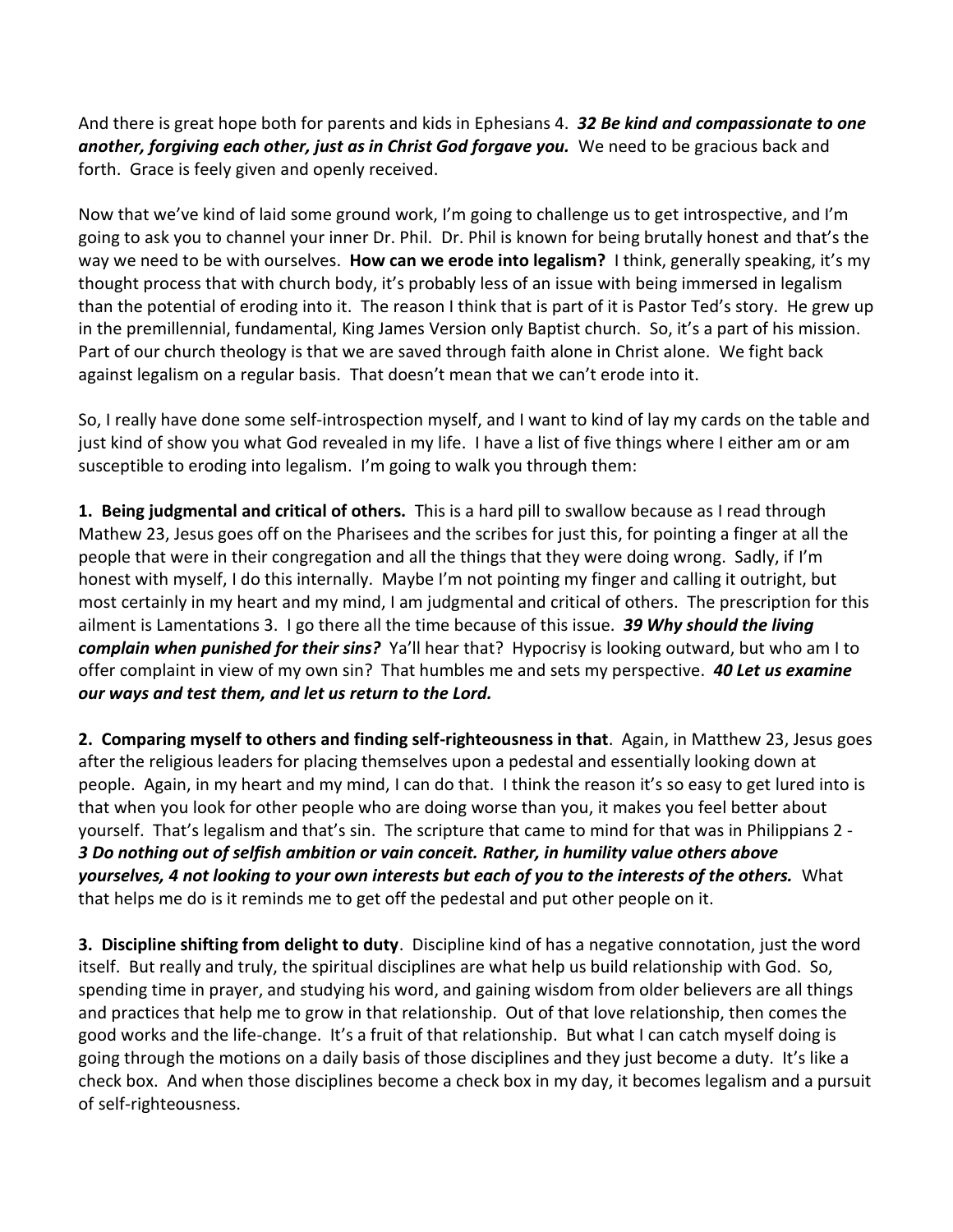Matthew 6: 33 reminds me *33 But seek first his kingdom and his righteousness, and all these things will be given to you as well.* In other words, I seek relationship; that's my pursuit. And then all of the things, the good works and the fruit that comes from that, is a product of that relationship.

**4. Hearing a message and thinking all about the other people it applies to**. One of the things that we all despise. When I read Matthew 23 and I read about all these things that these religious leaders were doing, it makes me irate. I despise them. But I can easily hear a message like this and begin to think about all the other people it applies to and what they need to learn. You know what that is? It's hypocrisy, it's sin. Philippians 2 reminds me – *12 Therefore, my dear friends, as you have always obeyed—not only in my presence, but now much more in my absence—continue to work out your salvation…* Do you hear that? Work out your own salvation, not your neighbor's salvation, not your dad's salvation, not your boss's salvation, work out your own salvation, Shay Robbins, *…with fear and trembling, 13 for it is God who works in you to will and to act in order to fulfill his good purpose.*

## **5. When I begin to think that I've arrived.** When I get puffed up or when I get proud of the things that I've done. In Philippians 3, Paul says, *13 Brothers and sisters, I do not consider myself yet to have taken hold of it. But one thing I do: Forgetting what is behind and straining toward what is ahead, 14 I press on toward the goal to win the prize for which God has called me heavenward in Christ Jesus.*

I think what I can do is when God does something cool, I can begin to take credit for it. And if I make the mistake of taking credit for the cool things that God has done, I can become prideful and proud of myself. As soon as I do that, there is a turn into legalism. Ya'll see how fast it happens? Instead, this is the difference – I pursue him, he does cool things through me. Instead of taking credit, I praise him for it. "Lord, thank God for letting me be a part of this adventure with you. You are awesome." Instead of focusing on all those things and getting puffed up, I need to turn and say, "Okay, God, I am a sinner today and I need your help. Let's do this thing again together. Help me, Lord, to walk my faith out." And oh, by the way, this is a way better way to live.

There are lots of other paths. There are really any number of ways to get there, but my question is where does the danger lie for you? Perhaps it's in perfectionist tendencies, habits, upbringing, apathetic approach to faith, tradition, poor theology, misconceptions about the gospel.

What is it for you? Channel that inner Dr. Phil. Be honest with yourself. "God, show me where I am susceptible. Show me where I'm eroding into legalism."

To close, I want to go back to Ephesians 2. Pastor Ted brought this up two weeks ago and I have been unable to get it out of my mind. I'm just going to read it to you today.

*As for you, you were dead in your transgressions and sins…* Did y'all hear that? Buried to your neck in quicksand. You were dead in your offenses and sins. *2 …in which you used to live when you followed the ways of this world and of the ruler of the kingdom of the air, the spirit who is now at work in those who are disobedient.* That's who I am apart from Christ. *3 All of us also lived among them at one time, gratifying the cravings of our flesh and following its desires and thoughts. Like the rest, we were by nature deserving of wrath. 4 But because of his great love for us, God, who is rich in mercy, 5 made*